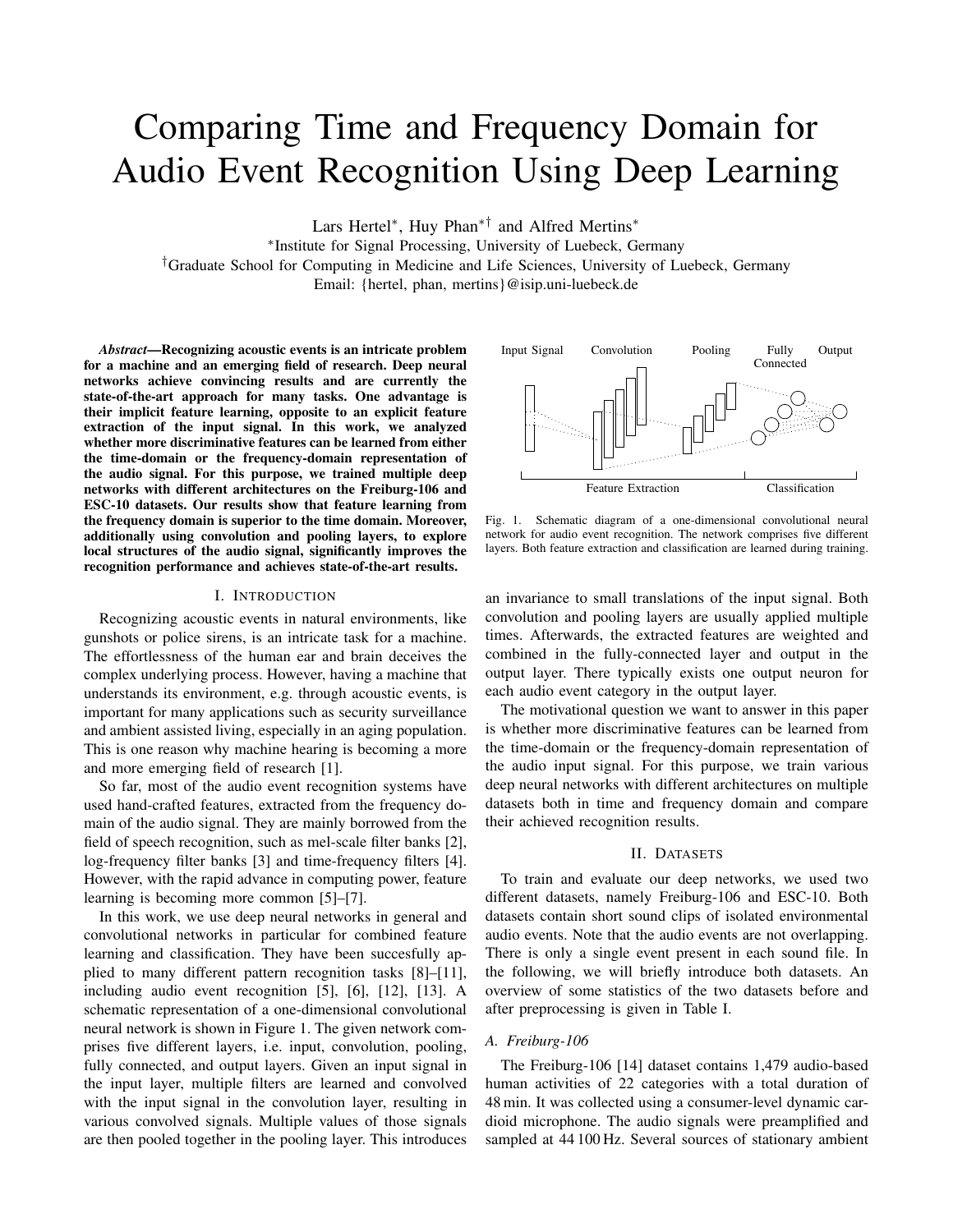TABLE I STATISTICS OF THE USED DATASETS.

|                              |         |    | Duration                         | Samples        |                |  |
|------------------------------|---------|----|----------------------------------|----------------|----------------|--|
| Dataset                      | Classes |    | Total (min) Average (s) Training |                | Test           |  |
| Freiburg-106<br>Audio Frames | 22      | 48 | 1.90                             | 763<br>129.320 | 755<br>133,043 |  |
| $ESC-10$<br>Audio Frames     | 10      | 33 | 5.00                             | 320<br>142.101 | 80<br>35,606   |  |

noise were present. The average duration of a recording is 1.9 s. We split the dataset into a training and test set of equal size, i.e. every other recording was used for testing<sup>1</sup>.

# *B. ESC-10*

The ESC-10 [15] dataset contains 400 environmental recordings of 10 classes with a total duration of 33 min. The recordings are uniformly distributed, i.e. 40 recordings for each class. They were searched, downloaded, verified and annotated by Piczak [15] from the publicly available freesound<sup>2</sup> database. Afterwards, short sound clips of  $5s$ were extracted, resampled to 44 100 Hz and stored with a bitrate of 192 kbit/s using Ogg Vorbis compression. The dataset is split into five parts for a five-fold cross validation. The average human classification accuracy is 95.7% [15].

# *C. Preprocessing*

Before being able to train our networks, we had to preprocess all audio files to a unified format. First, we converted all stereo audio files to mono by averaging the two channels. This was necessary, since some audio files were only mono recordings. Secondly, to reduce the amount of data while maintaining most of the important frequencies, we resampled the audio files to a sampling frequency of 16 000 Hz. Thirdly, we changed the audio bit depth from their original formats to 32 bit floating points and scaled the amplitudes to the range of  $[-1, 1]$ . Fourthly, we applied a rectangular sliding window to each audio file with a window size of 150 ms and a step size of 5 ms. Thus, audio frames with a fixed size of 2,400 samples were extracted. The window size was determined via a validation set. Applying a sliding window was necessary since deep neural networks insist on a fixed input size. When we trained our networks in the frequency domain, we used a Hamming window instead of a rectangular one, calculated the Fourier transform and concatenated the first half of both the symmetric magnitude and phase of the Fourier transform. Thereby, the network inputs in both time and frequency domain were equally sized with a fixed length of 2,400 samples. Note that by calculating the Fourier transform, we do not lose any information, since the original audio signal can be recovered with the inverse Fourier transform.

<sup>2</sup>http://www.freesound.org

TABLE II ARCHITECTURE OF OUR IMPLEMENTED DEEP NETWORKS.

| Layer                  | Dimension        | Probability | Parameters |
|------------------------|------------------|-------------|------------|
| Input                  | 2,400            |             |            |
| Dropout                | 2,400            | 0.2         |            |
| <b>Fully Connected</b> | 384              |             | 921,984    |
| Dropout                | 384              | 0.5         |            |
| <b>Fully Connected</b> | 384              |             | 147,840    |
| Dropout                | 384              | 0.5         |            |
| <b>Fully Connected</b> | 384              |             | 147,840    |
| Dropout                | 384              | 0.5         |            |
| <b>Fully Connected</b> | 384              |             | 147,840    |
| Dropout                | 384              | 0.5         |            |
| <b>Fully Connected</b> | 384              |             | 147,840    |
| Dropout                | 384              | 0.5         |            |
| <b>Fully Connected</b> | $\boldsymbol{x}$ |             | x          |
| Softmax                | $\boldsymbol{x}$ |             |            |
|                        |                  |             |            |

# III. METHODS

We then trained both a standard deep neural network and a convolutional network on Freiburg-106 and ESC-10 in both time and frequency domain of the audio events. Consequently, we trained eight deep networks in total.

#### *A. Deep Network*

The architecture for the standard deep network is shown in Table II. The network comprises 14 layers with more than 1.5 million trainable weights. The input layer 0 expects a signal with 2,400 values, corresponding to a single audio frame. The number of neurons for the output layer 15 depends on the number of classes, i.e. 22 for Freiburg-106 and 10 for ESC-10. To obtain a probability distribution of n output values  $x$ , we employed the softmax function in layer 15:

$$
\text{softmax}\left(\boldsymbol{x}\right)_i = \frac{\exp\left(x_i\right)}{\sum_{j=1}^n \exp\left(x_j\right)} \text{ for } i = 1, \dots, n. \tag{1}
$$

Between input and output layer we used five fully connected hidden layers. We chose the rectified linear unit (relu) as a nonlinear activation function of an output value  $x$ :

$$
relu(x) = \max(0, x). \tag{2}
$$

Glorot et al. [16] showed its advantages over the sigmoid and hyperbolic tangent as nonlinear activation functions. To prevent the network from overfitting, we regularized it by using dropout [17] after each layer. The probability to randomly drop a unit in the network is 20 % for the input layer and 50 % for all the hidden layers. Moreover, we used a maximum norm constraint  $\|w\|_2 < 1$  for any weight w in the network, as suggested by Hinton [18]. This form of regularization bounds the value of the weights while not driving them to be near zero, as e.g. in weight decay.

## *B. Convolutional Network*

The architecture for our convolutional network is shown in Table III. The network comprises 16 layers with nearly

<sup>&</sup>lt;sup>1</sup>This is based on unofficial communication with Stork et al. [14]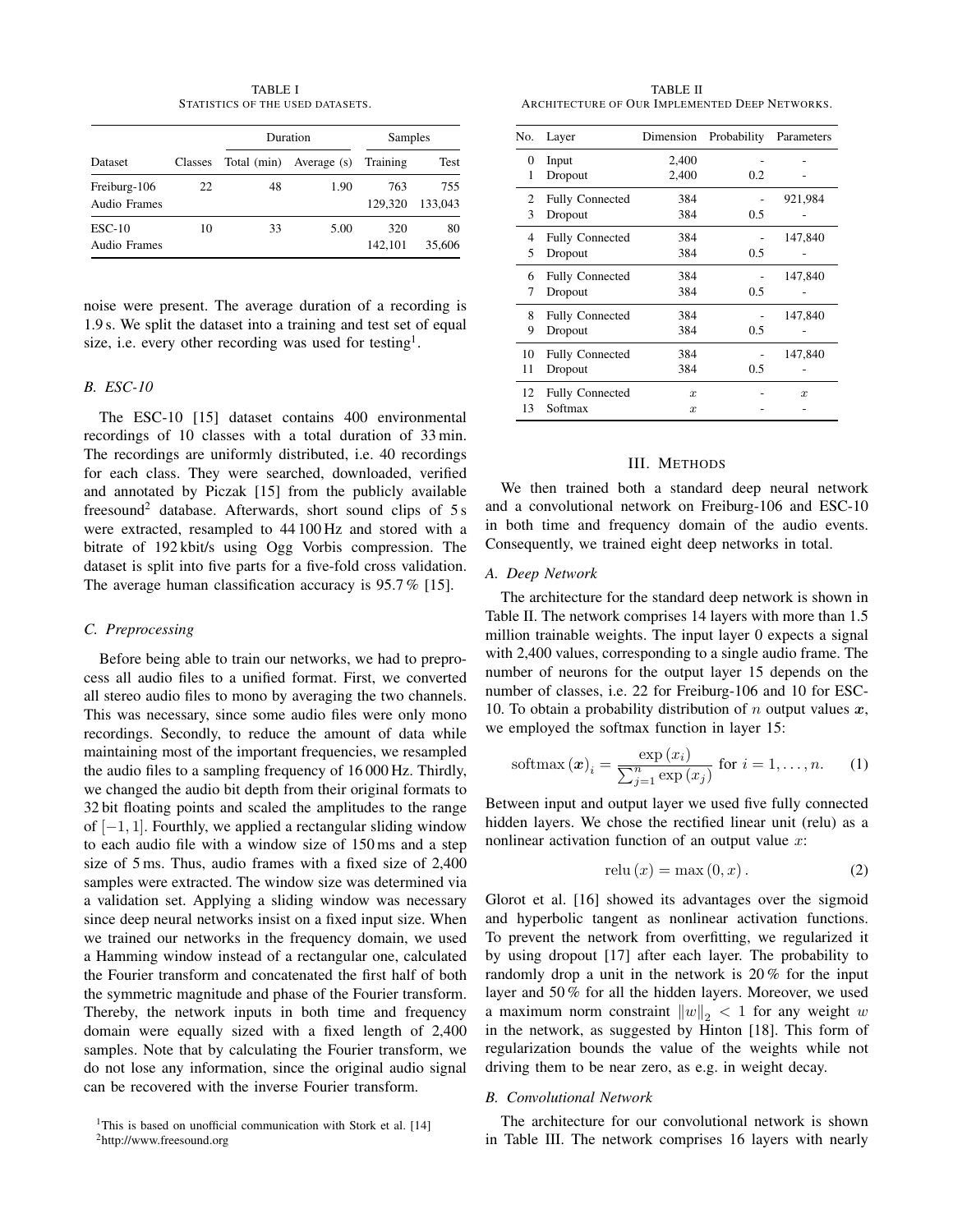TABLE III ARCHITECTURE OF OUR IMPLEMENTED CONVOLUTIONAL NETWORKS.

| No.      | Dimension<br>Layer     |      | Size             | Stride | Parameters   |                  |
|----------|------------------------|------|------------------|--------|--------------|------------------|
|          |                        | Rows | Columns          |        |              |                  |
| $\Omega$ | Input                  | 1    | 2,400            |        |              |                  |
| 1        | Dropout                | 1    | 2,400            |        |              |                  |
| 2        | Convolution            | 48   | 2,392            | 9      | 1            | 480              |
| 3        | Pooling                | 48   | 598              | 4      | 4            |                  |
| 4        | Convolution            | 96   | 590              | 9      | 1            | 41,568           |
| 5        | Pooling                | 96   | 147              | 4      | 4            |                  |
| 6        | Convolution            | 192  | 139              | 9      | 1            | 166,080          |
| 7        | Pooling                | 192  | 34               | 4      | 4            |                  |
| 8        | Convolution            | 384  | 26               | 9      | $\mathbf{1}$ | 663,936          |
| 9        | Pooling                | 384  | 6                |        |              |                  |
| 10       | <b>Fully Connected</b> | 1    | 384              |        |              | 885,120          |
| 11       | Dropout                | 1    | 384              |        |              |                  |
| 12       | <b>Fully Connected</b> | 1    | 384              |        |              | 147,840          |
| 13       | Dropout                | 1    | 384              |        |              |                  |
| 14       | <b>Fully Connected</b> | 1    | $\boldsymbol{x}$ |        |              | $\boldsymbol{x}$ |
| 15       | Softmax                | 1    | $\boldsymbol{x}$ |        |              |                  |

2 million trainable parameters. The input and output layer are identical to the standard deep network. However, in between we additionally have convolution and pooling layers. In the convolution layer, the input signal is convolved with multiple learned filters of a fixed size with a fixed stride using shared weights. We used a filter size of 9, analogous to  $3\times3$  filters that are often used in computer vision. The number of learned kernels are 48, 96, 192, and 384, respectively. Note that after the first convolution our one-dimensional input signal does not become a two-dimensional image, but multiple one-dimensional signals (c.f. Figure 1). Hence, we only applied one-dimensional convolutions. The pooling layer then reduces the size of the signal while trying to maintain the contained information and introducing an invariance to small translations of the input signal. The pooling size and stride was set to 4, analogous to  $2\times 2$  pooling that is again often used in computer vision. We used maximum pooling for all pooling layers. As a nonlinear activation function, we again settled for the rectified linear unit, just as in standard deep networks. Afterwards, the extracted features from the input signal were combined using three fully connected layers. To regularize our network, we again used dropout layers. This time, however, dropout was only used after the input layer with a probability of 20% and after each fully connected layer with a probability of 50 %.

We used the Python library *Theano* [19], [20] and the NVIDIA *CUDA Deep Neural Network*<sup>3</sup> (cuDNN v3) library to train our deep networks. The library allowed us to employ the  $GPU<sup>4</sup>$  of our computer for faster training. This resulted in a speedup of approximately ten, compared to training on the CPU<sup>5</sup>.

The standard deep neural networks were trained for 100 epochs. An epoch means a complete training cycle over all audio frames of the training set. One single epoch took nearly 30 s. We started with a fixed learning rate of 0.05 and decreased it by a factor of two after 20 epochs. Furthermore, we selected a batch size of 256 frames and a momentum of 0.9. In constrast, the convolutional networks, were trained for 20 epochs. A single epoch took nearly 11 min. We again started with a fixed learning rate of 0.05 and decreased it by a factor of two after five epochs. Batch size and momentum remained the same as for standard deep networks.

To predict the class label of an entire audio file  $X$  of our test set, we first predicted each of the  $n$  audio frames individually. Due to the softmax output layer of our network we obtained a probability distribution among the  $m$  class labels. Afterwards, we performed a probability voting by adding the predicted probabilities for each frame together and taking the class label with the maximum probability:

$$
vote(\boldsymbol{X}) = \underset{j=1,\dots,m}{\arg\max} \left( \sum_{i=1}^{n} x_{ij} \right). \tag{3}
$$

To evaluate our predicted class labels, we used the f-score metric:

f-score = 
$$
2 \cdot \frac{\text{precision} \cdot \text{recall}}{\text{precision} + \text{recall}},
$$
 (4)

which considers both precision and recall values and can be interpreted as the weighted average of the precision and recall.

# IV. RESULTS

Our results are given in Figure 2, Table IV and Table V. For comparison, the state-of-the-art results are  $98.3\%$  [21] for Freiburg-106 and approximately  $80\,\%$ <sup>6</sup> [15] for ESC-10. The human accuracy for ESC-10 is 95.7 % [15].

Figure 2 displays the average f-score in percent for the standard deep neural networks on the validation test set. The solid lines represent training in the frequency domain and the dashed lines represent training in the time domain for both Freiburg-106 and ESC-10, respectively. Note that the shown f-score was calculated and averaged for a single audio frame, not an entire audio file. Thus, no voting had been performed yet. Clearly, audio events in Freiburg-106 are easier to recognize than in ESC-10. Moreover, for both datasets, networks trained in the frequency domains achieved a higher f-score than networks trained in the time domain.

More detailed results for Freiburg-106 are given in Table IV. It shows the f-score for each individual audio event category and the average f-score value, obtained with probability voting. Standard deep neural networks reach an average f-score of 75.9 % in the time domain and 97.6 % in the frequency domain. Convolutional networks, however, reach an overall accuracy of 91.0 % in time domain and 98.3 % in the frequency domain. The improvement in the time domain is therefore 15.1 % and 0.7 % in the frequency domain. The

<sup>3</sup>https://developer.nvidia.com/cudnn

<sup>&</sup>lt;sup>4</sup>GeForce GT 640 with 2 GB of memory

<sup>5</sup> Intel Core i7-3770K with eight cores

<sup>&</sup>lt;sup>6</sup>The recognition results are only given in form of a boxplot.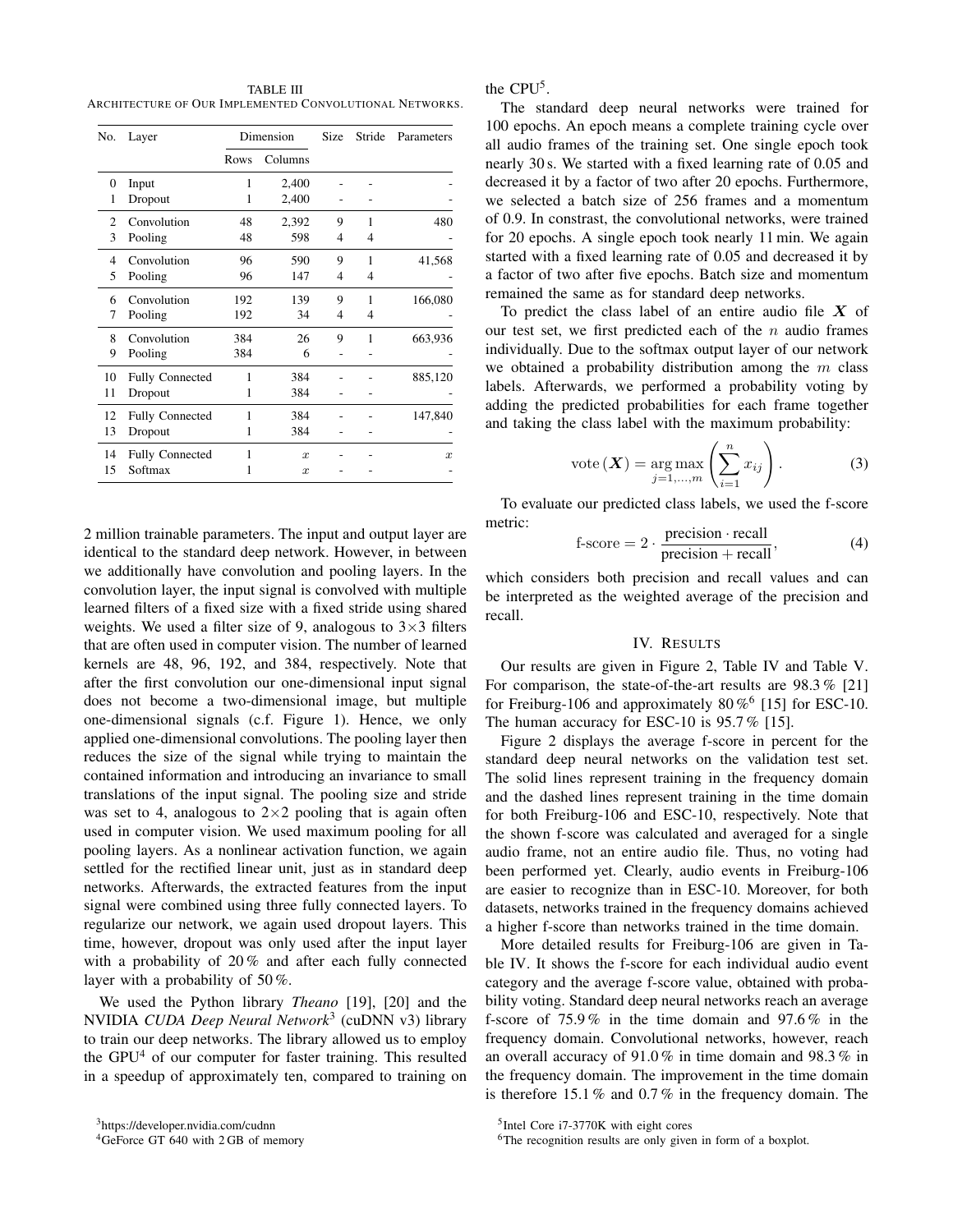

Fig. 2. Comparing the validation f-score of multiple standard deep neural networks on two datasets. The networks were trained for 100 epochs. The solid lines represent training in the frequency domain and the dashed lines represent training in the time domain, respectively.

TABLE IV RECOGNITION RESULTS FOR THE FREIBURG DATASET (F-SCORE IN %).

|                |                         |      | Deep Network |       | <b>Convolutional Network</b> |  |
|----------------|-------------------------|------|--------------|-------|------------------------------|--|
| No.            | Class                   | Time | Frequency    | Time  | Frequency                    |  |
| 0              | Background              | 32.3 | 78.0         | 45.8  | 75.0                         |  |
| 1              | Bag                     | 77.5 | 98.8         | 95.0  | 100.0                        |  |
| 2              | Blender                 | 95.1 | 100.0        | 100.0 | 100.0                        |  |
| 3              | Cornflakes Bowl         | 75.9 | 100.0        | 72.2  | 100.0                        |  |
| $\overline{4}$ | Cornflakes Eating       | 86.4 | 100.0        | 95.2  | 100.0                        |  |
| 5              | Cup                     | 14.4 | 95.7         | 90.9  | 100.0                        |  |
| 6              | Dish Washer             | 93.7 | 97.8         | 100.0 | 100.0                        |  |
| 7              | Electric Razor          | 96.3 | 97.6         | 100.0 | 100.0                        |  |
| 8              | <b>Flatware Sorting</b> | 46.7 | 97.6         | 50.0  | 100.0                        |  |
| 9              | Food Processor          | 86.7 | 100.0        | 94.1  | 100.0                        |  |
| 10             | Hair Dryer              | 90.4 | 100.0        | 100.0 | 100.0                        |  |
| 11             | Microwave               | 98.9 | 100.0        | 100.0 | 100.0                        |  |
| 12             | Microwave Bell          | 95.7 | 100.0        | 91.6  | 100.0                        |  |
| 13             | Microwave Door          | 33.3 | 97.7         | 65.1  | 91.3                         |  |
| 14             | Plates Sorting          | 59.1 | 98.5         | 86.6  | 100.0                        |  |
| 15             | Stirring Cup            | 89.7 | 98.3         | 100.0 | 100.0                        |  |
| 16             | <b>Toilet Flush</b>     | 70.0 | 95.8         | 88.7  | 96.8                         |  |
| 17             | Toothbrush              | 64.6 | 96.3         | 85.7  | 100.0                        |  |
| 18             | Vacuum Cleaner          | 90.9 | 100.0        | 100.0 | 100.0                        |  |
| 19             | Washing Machine         | 92.4 | 98.5         | 97.0  | 100.0                        |  |
| 20             | Water Boiler            | 94.0 | 100.0        | 96.9  | 100.0                        |  |
| 21             | Water Tap               | 85.2 | 96.6         | 96.3  | 100.0                        |  |
|                | Average                 | 75.9 | 97.6         | 91.0  | 98.3                         |  |

*background* class was most difficult to recognize by the networks, while nearly all audio events of the *Microwave* category were correctly recognized by all the different networks.

As for the recognition results for the ESC-10 dataset in Table V, standard deep neural networks reach an average fscore of 70.3% with training in the time domain and 77.1% in the frequency domain. Convolutional networks improve these results by 13.4 % to 83.7 % in the time domain and by 12.8 % to 89.9 % in the frequency domain, respectively. Nearly all audio events of the *dog bark* class were correctly

TABLE V RECOGNITION RESULTS FOR THE ESC-10 DATASET (F-SCORE IN %).

|                |                 | Deep Network |           | Convolutional Network |           |  |
|----------------|-----------------|--------------|-----------|-----------------------|-----------|--|
| No.            | Class           | Time         | Frequency | Time                  | Frequency |  |
| $\Omega$       | <b>Baby Cry</b> | 62.5         | 76.2      | 93.3                  | 100.0     |  |
| 1              | Chainsaw        | 80.0         | 71.4      | 75.0                  | 71.4      |  |
| $\overline{c}$ | Clock Tick      | 66.6         | 80.0      | 84.2                  | 80.0      |  |
| 3              | Dog Bark        | 87.5         | 100.0     | 100.0                 | 100.0     |  |
| 4              | Fire Crackling  | 54.5         | 40.0      | 85.7                  | 80.0      |  |
| 5              | Helicopter      | 94.1         | 88.9      | 94.1                  | 100.0     |  |
| 6              | Person Sneeze   | 50.0         | 66.7      | 71.4                  | 80.0      |  |
| 7              | Rain            | 61.5         | 85.7      | 66.7                  | 94.1      |  |
| 8              | Rooster         | 76.9         | 85.7      | 100.0                 | 100.0     |  |
| 9              | Sea Waves       | 69.6         | 76.2      | 66.7                  | 93.3      |  |
|                | Average         | 70.3         | 77.1      | 83.7                  | 89.9      |  |

recognized by all the different networks, while recognizing a *chainsaw* was most difficult in the frequency domain and *sea waves* most difficult in the time domain, respectively.

# V. DISCUSSION

Deep convolutional networks are the state-of-the-art approach for many pattern recognition tasks, including audio event recognition. One reason is the implicit feature learning instead of an explicit feature extraction of the input signal. In this work, we analyzed whether more suitable features can be learned from either the time domain or the frequency domain.

Our results show that learning from the frequency domain is consistently superior to learning from the time domain on both datasets Freiburg-106 and ESC-10. Our trained deep neural networks achieved state-of-the-art results. Accordingly, more discriminative features could be learned in the frequency domain.

Moreover, additionally adding convolution and pooling layers to the deep neural network could most of the time significantly improve the achieved f-score. One exception is for learning in the frequency domain on Freiburg-106, where a standard deep network alone already reached comparable state-of-the-art results. Thus, exploring local structures of the input signal both in time and frequency domain seems reasonable.

When training deep networks for audio event recognition, we experienced heavy overfitting of the networks, especially when trained in the time domain. Therefore, we had to intensively regularize the network by employing dropout in each layer. Additionally, we constrained the norm of each weight, as suggested by Hinton [18]. Its main advantage over other regularization methods, like weight decay for example, is that it does not drive the weights to be near zero. This partly prevented the networks from overfitting. However, overfitting to a small extent was still noticeable.

We experienced that some classes were extraordinarily difficult to recognize, e.g. the *background* class in Freiburg-106. When listening to the audio files of those classes, we noticed that most of the time either a long silence was